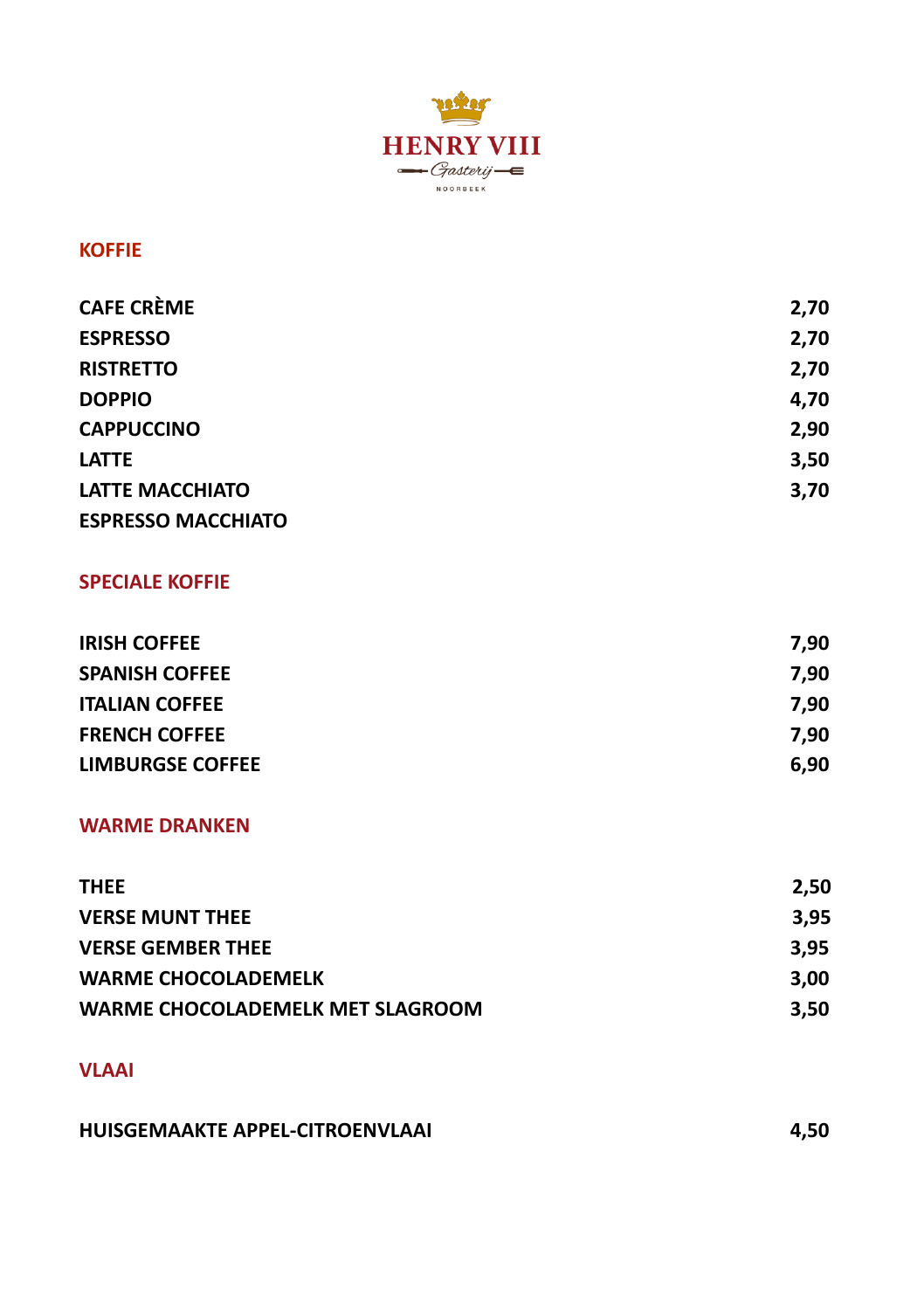

#### **FRISDRANKEN**

| COCA COLA                       | 2,70 |
|---------------------------------|------|
| <b>COCA COLA ZERO</b>           | 2,70 |
| <b>FANTA CASSIS</b>             | 2,70 |
| <b>VAL NATUUR 25CL</b>          | 2,70 |
| <b>VAL NATUUR 100 CL</b>        | 7,50 |
| <b>VAL BRUISEND 25 CL</b>       | 2,70 |
| <b>VAL BRUISEND 100 CL</b>      | 7,50 |
| <b>VAL ORANGE</b>               | 2,70 |
| <b>VAL LIME</b>                 | 2,70 |
| <b>VAL TONIC</b>                | 2,80 |
| <b>VAL BITTER LEMON</b>         | 2,80 |
| <b>LIPTON ICE TEA SPARKLING</b> | 2,80 |
| <b>LIPTON ICE TEA GREEN</b>     | 2,80 |
| <b>RIVELLA</b>                  | 2,80 |
| <b>FRISTI</b>                   | 2,80 |
| <b>CHOCOMEL</b>                 | 2,80 |
|                                 |      |

#### **FRUITSAPPEN**

| <b>APPELSAP</b>           | 2,80 |
|---------------------------|------|
| <b>JUS D'ORANGE</b>       | 2,80 |
| <b>VERSE JUS D'ORANGE</b> | 3,95 |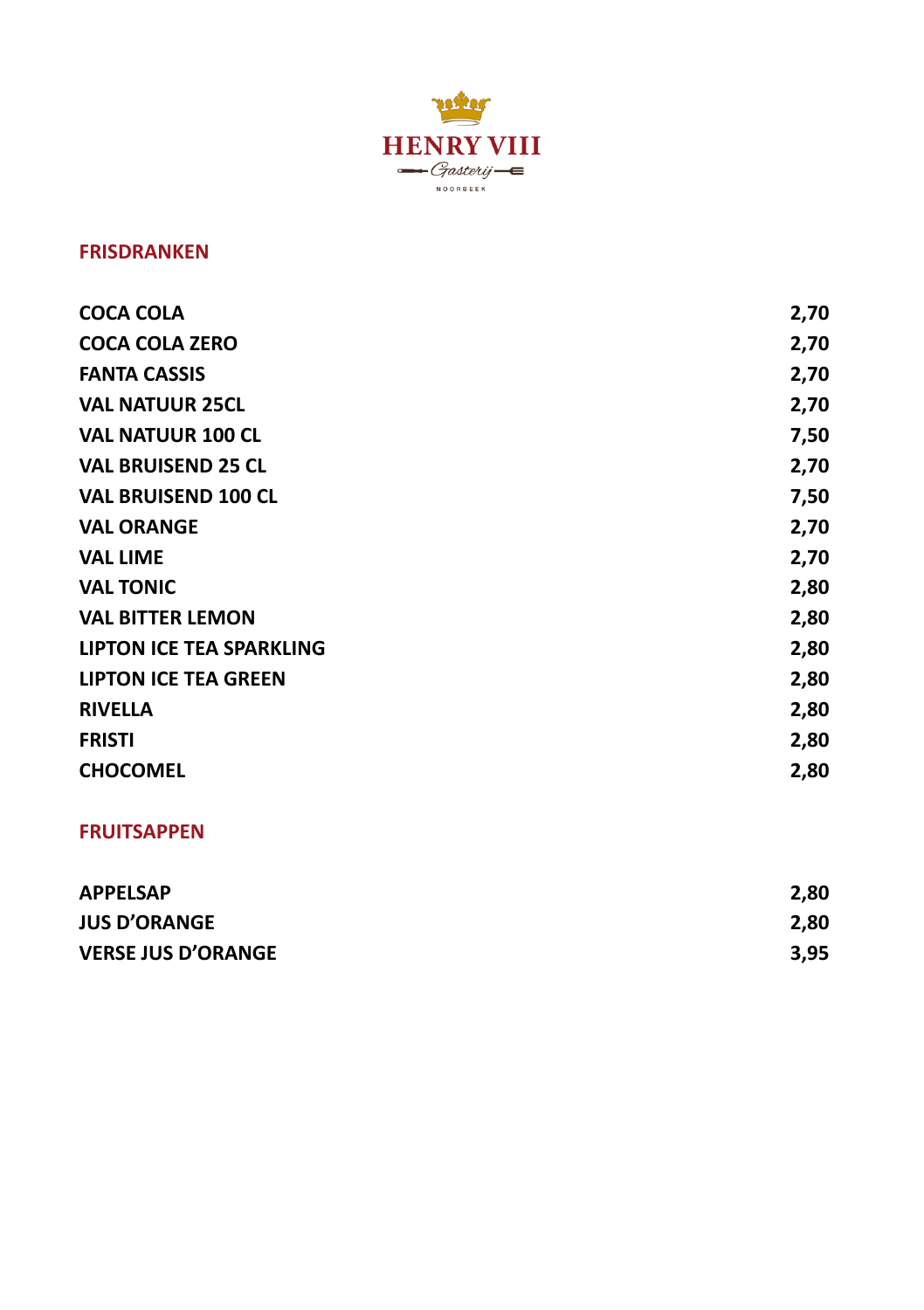

#### **BIEREN VAN HET VAT**

| 25cl | 3.20 |
|------|------|
| 50cl | 5.95 |
| 33cl | 5.10 |
| 33cl | 5.10 |
| 33cl | 5.40 |
| V.A. | 5.00 |
|      |      |

#### **BIEREN VAN DE FLES**

| <b>WESTMALLE DUBBEL</b><br>7.0%        | 4,90 |
|----------------------------------------|------|
| <b>WESTMALLE TRIPEL</b><br>9,5%        | 5,10 |
| <b>VAL DIEU GRAND CRU</b><br>10,5%     | 5,90 |
| <b>VAL DIEU CUVÉE 800</b><br>5,5%      | 5,20 |
| <b>PAULANER HEFE WEISSBIER</b><br>5,5% | 4,90 |
| <b>OMMEGANG</b><br>8,0%                | 4,90 |
| <b>MYSTIC KRIEK</b><br>3,5%            | 3,90 |
| 2.0%<br><b>AMSTEL RADLER</b>           | 3,60 |
| <b>AMSTEL RADLER 0,0</b><br>0,0%       | 3,40 |
| <b>AMSTEL MALT</b><br>0.0%             | 3,10 |
| <b>CORONA EXTRA</b><br>4.6%            | 4,50 |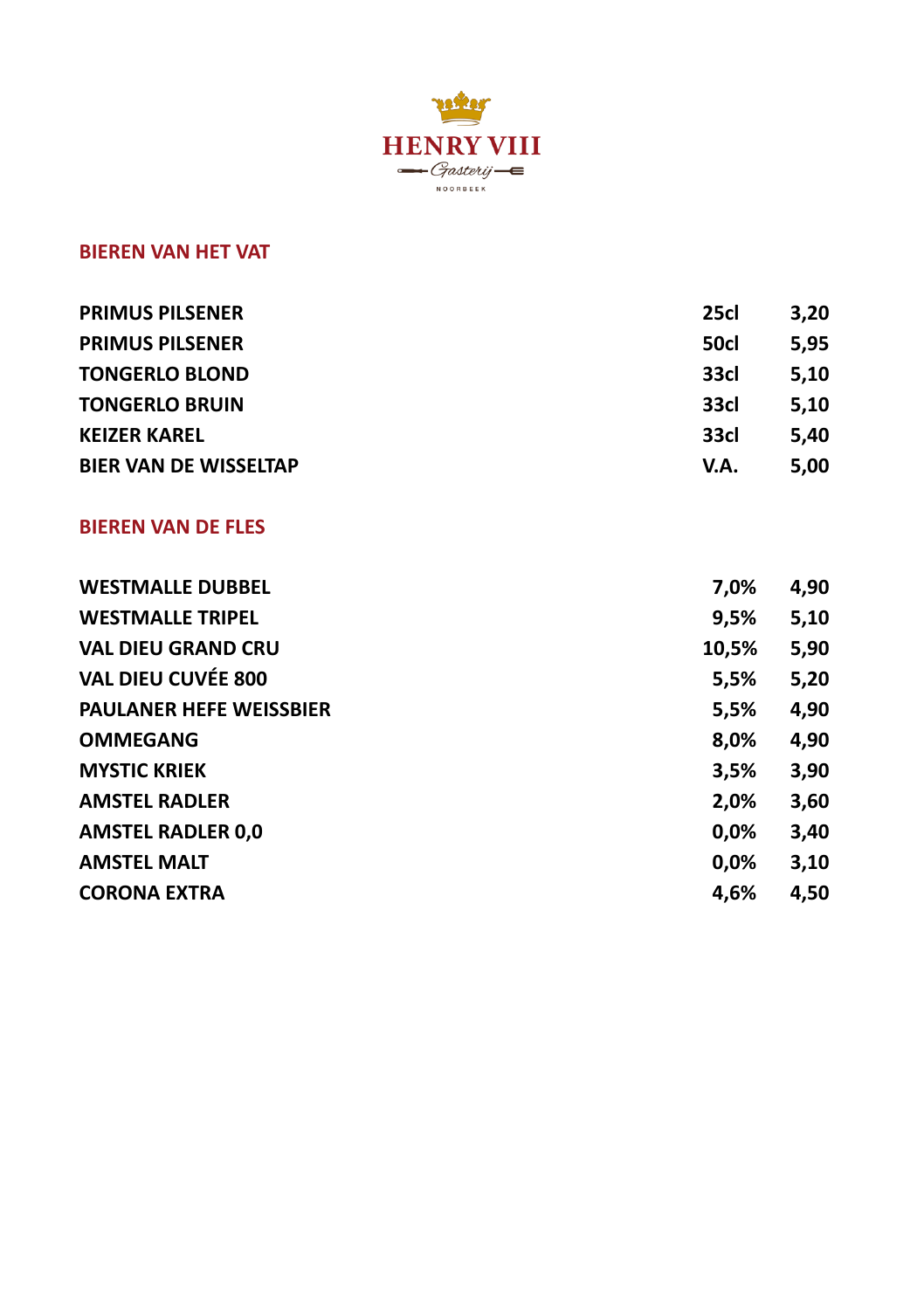

#### **MOUSSEREND**

| <b>CAVA BRUT PORTIUM</b><br><b>APEROL SPRITZ</b><br><b>HUGO</b><br><b>LIMONSECCO</b>                         | 6,00                 | 27,00<br>6,75<br>6,75<br>6,75 |
|--------------------------------------------------------------------------------------------------------------|----------------------|-------------------------------|
| <b>ROSÉ &amp; ZOETE SUGGESTIE WIJNEN</b>                                                                     | <b>GLAS</b>          | <b>FLES</b>                   |
| ROSÉ SHIRAZ CAL Y CANTO<br>ZOET SÉMILLON CHÂTEAU TOURMENTINE                                                 | 4,75<br>4,75         | 22,00<br>22,00                |
| <b>WITTE SUGGESTIE WIJNEN</b>                                                                                | <b>GLAS</b>          | <b>FLES</b>                   |
| PINOT BIANCO CANTINA COLLI EUGANEI<br><b>CHARDONNAY METAIRIE</b><br>SAUVIGNON BLANC MERGELSBERG NOORBEEK     | 4,75<br>5,50<br>6,25 | 22,00<br>27,00<br>31,00       |
| <b>RODE SUGGESTIE WIJNEN</b>                                                                                 | <b>GLAS</b>          | <b>FLES</b>                   |
| <b>CABERNET SAUVIGNON CANTINA COLLI EUGANEI</b><br><b>MERLOT DELBEAUX</b><br>PINOT NOIR MERGELSBERG NOORBEEK | 4,75<br>5,50<br>6,50 | 22,00<br>27,00<br>33,00       |

**VRAAG NAAR ONZE WIJNKAART**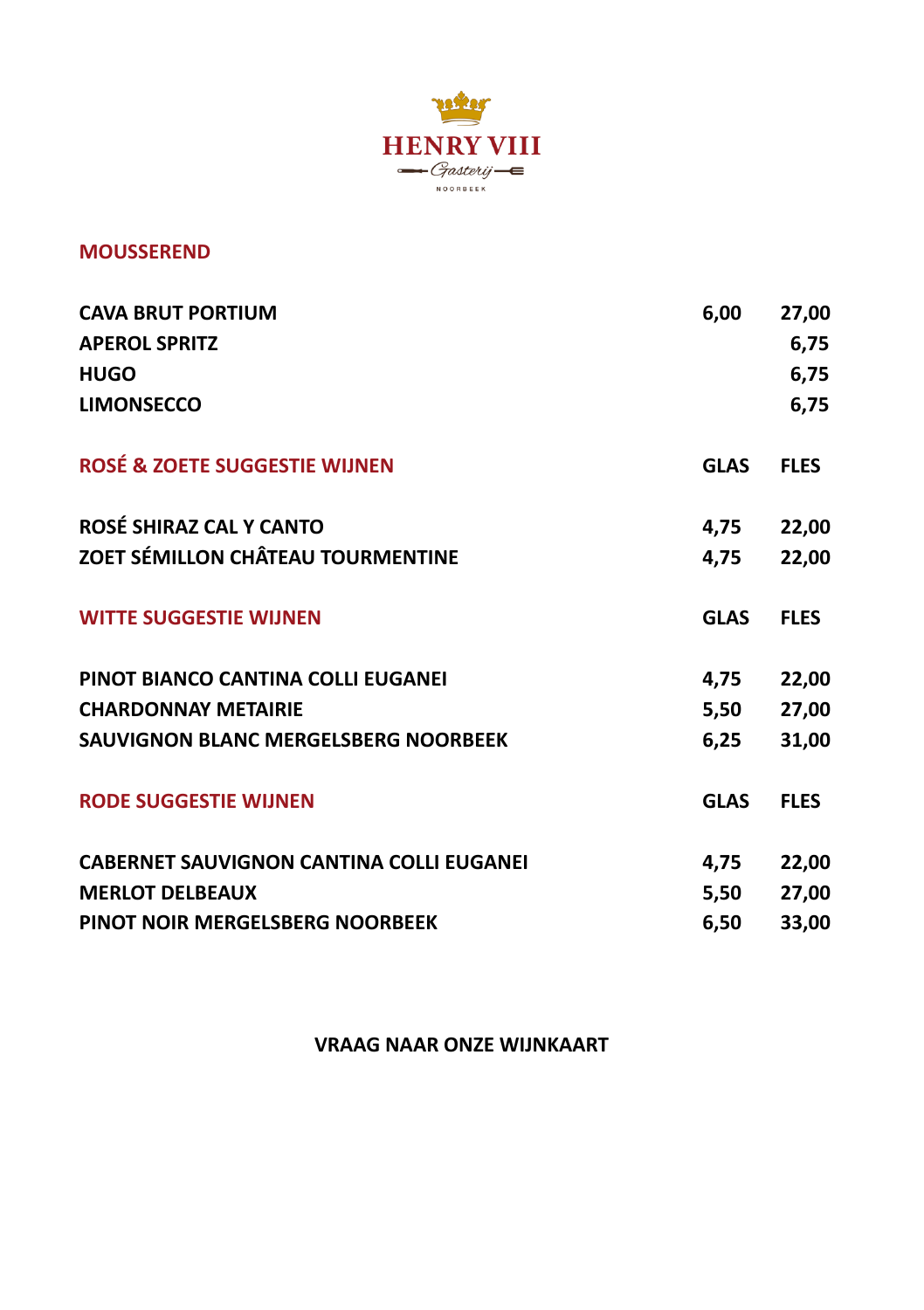

#### **PORT**

| <b>KOPKE RODE PORT</b>                 | 4,30 |
|----------------------------------------|------|
| <b>KOPKE WITTE PORT</b>                | 4,30 |
| <b>SHERRY</b>                          |      |
| <b>SHERRY DRY</b>                      | 4,30 |
| <b>SHERRY MEDIUM</b>                   | 4,30 |
| <b>VERMOUTH</b>                        |      |
| <b>MARTINI ROSSO</b>                   | 4,30 |
| <b>MARTINI BIANCO</b>                  | 4,30 |
| <b>WHISKY</b>                          |      |
| <b>LABEL 5</b>                         | 5,20 |
| <b>JOHNNIE WALKER RED LABEL</b>        | 5,40 |
| <b>CHIVAS REGAL</b>                    | 6,90 |
| <b>GLENFIDDICH SINGLE MALT 12 yrs.</b> | 7,50 |
| <b>JAMESON</b>                         | 5,40 |
| <b>JACK DANIEL'S</b>                   | 7,40 |
| <b>FOUR ROSES</b>                      | 6,20 |
| <b>RUM</b>                             |      |
| <b>BACARDI CARTA BLANCA</b>            | 5,10 |
| <b>BACARDI LIMÕN</b>                   | 5,10 |

**BACARDI RESERVA OCHO** 6,20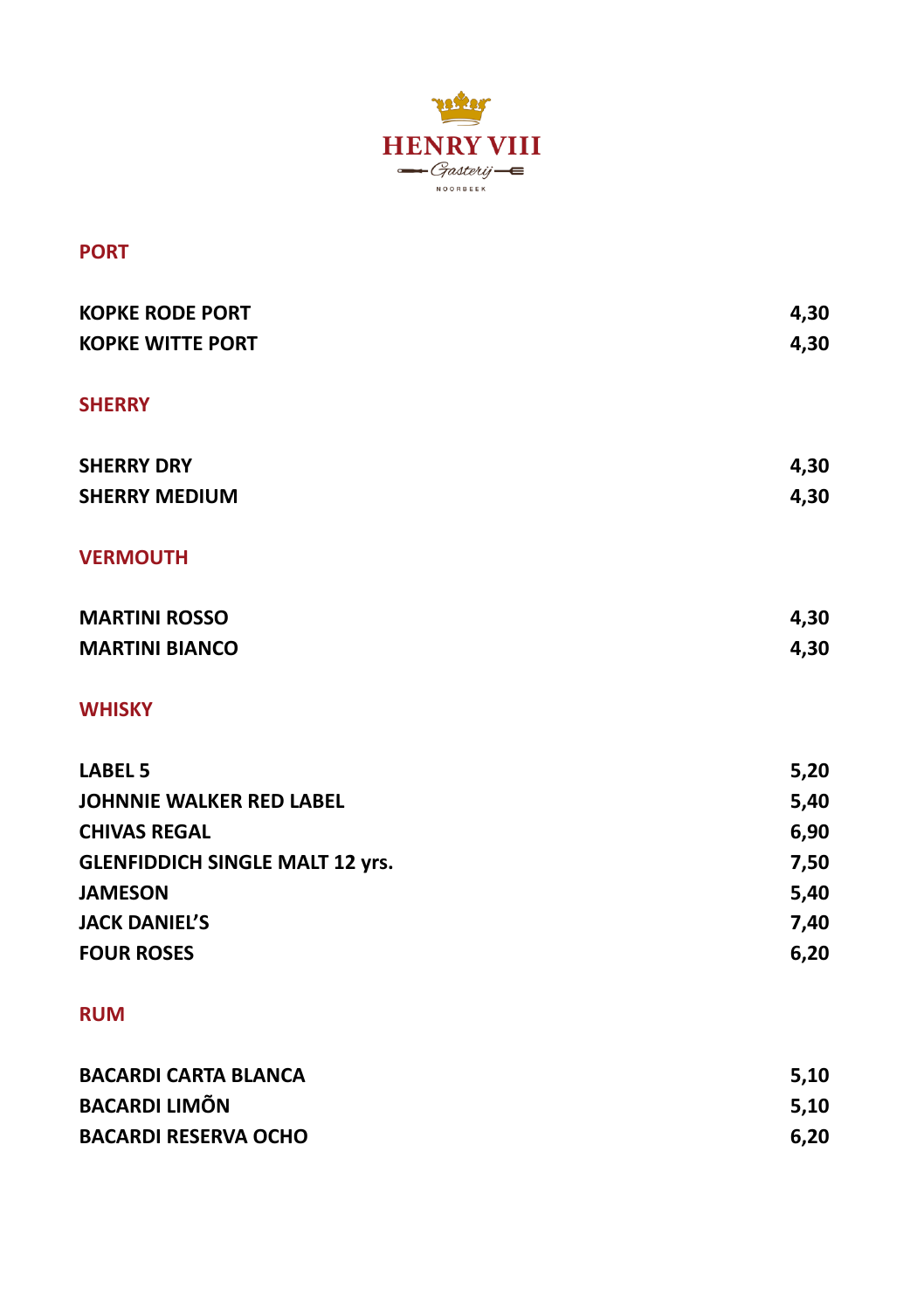

#### **LIKEUREN**

| <b>BAILEYS</b>               | 5,50 |
|------------------------------|------|
| <b>DRAMBUIE</b>              | 5,50 |
| <b>SOUTHERN COMFORT</b>      | 5,50 |
| <b>LICOR 43</b>              | 5,50 |
| <b>TIA MARIA</b>             | 5,50 |
| <b>DISARONNO AMARETTO</b>    | 5,50 |
| <b>COINTREAU</b>             | 5,50 |
| <b>GRAND MARNIER</b>         | 5,50 |
| <b>LIMONCELLO</b>            | 4,70 |
| <b>CAMPARI</b>               | 4,30 |
| <b>PERNOD</b>                | 4,30 |
| <b>GIN</b>                   |      |
| <b>GIBSON'S</b>              | 5,20 |
| <b>BOMBAY SASPPHIRE</b>      | 5,90 |
| <b>WILDEREN DOUBLE YOU</b>   | 7,70 |
| <b>VODKA</b>                 |      |
| <b>POLIAKOV</b>              | 4,90 |
| <b>POLIAKOV RED BERRIES</b>  | 4,90 |
| <b>JENEVER</b>               |      |
| <b>OLIFANT JONGE JENEVER</b> | 3,30 |
| <b>OLIFANT OUDE JENEVER</b>  | 3,40 |